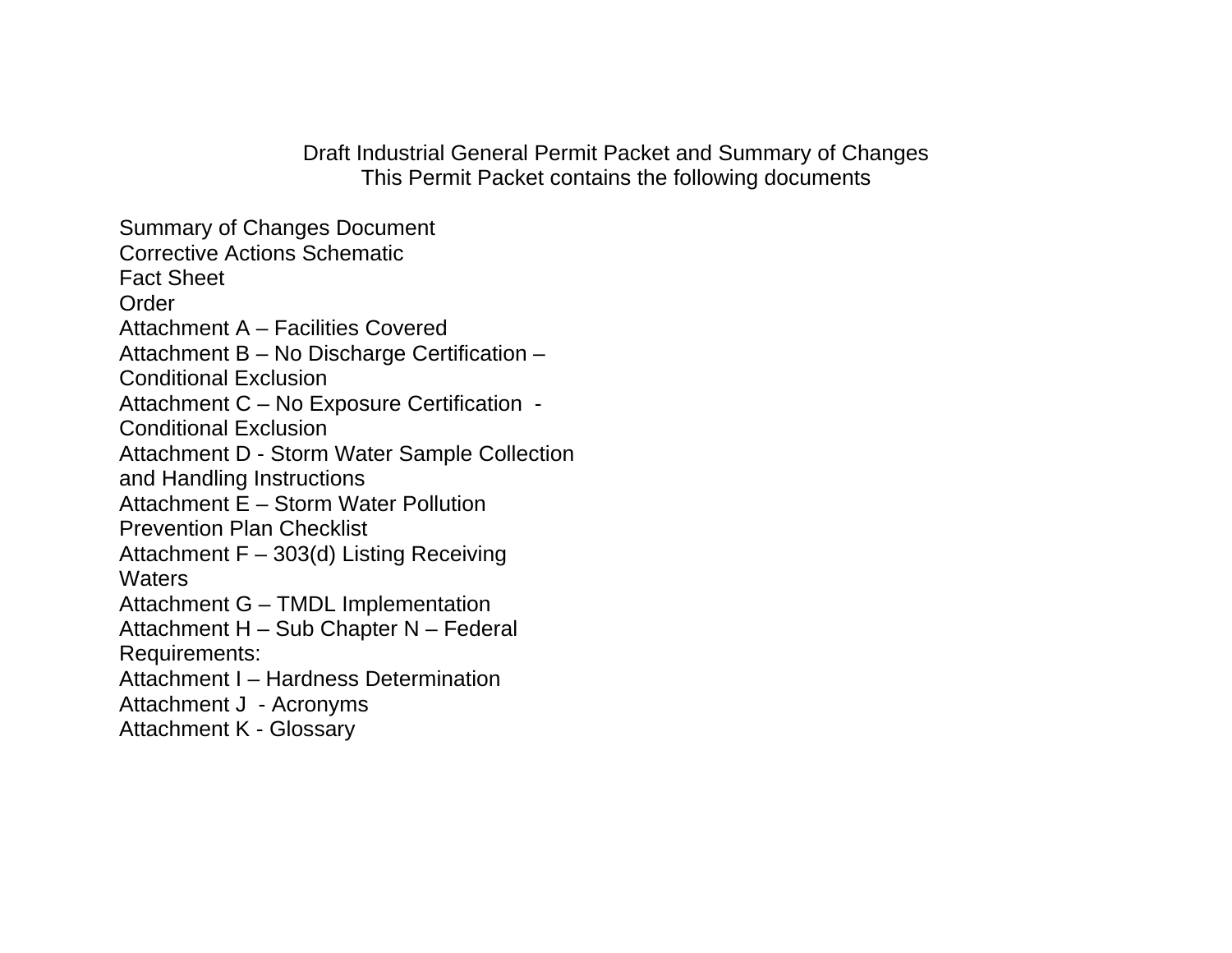| Item#          | <b>New Requirement</b>                                                                                                                                                                                                                                                                                                                                                                                                                      | <b>Reference</b>                                   |
|----------------|---------------------------------------------------------------------------------------------------------------------------------------------------------------------------------------------------------------------------------------------------------------------------------------------------------------------------------------------------------------------------------------------------------------------------------------------|----------------------------------------------------|
| 1 <sub>1</sub> | Numeric Action Limits and Numeric Effluent Limits: Permit incorporates USEPA benchmark<br>values as NALs. When NALs are exceeded in accordance with the corrective action triggers<br>defined in XV(D), corrective action are required. Dischargers who repeatedly exceed NALs<br>eventually are subject to NELs. The NELs are the same values as the NALs unless the Regional<br>Boards impose a more stringent water quality based value. | Page 14-15<br>$V(C & D)$ and<br>page 34 Table 4    |
| 2.             | <b>Compliance Storm Event: Permit establishes 10 year, 24 hour compliance storm event for the</b><br>discharge of Total Suspended Solids (TSS) and for any treatment related BMP.                                                                                                                                                                                                                                                           | Page 15<br>V(E)(3)                                 |
| 3.             | Daily Average: Two of the three Corrective action triggers (see XVI(D) are based upon the daily<br>average of all samples collected and analyzed.                                                                                                                                                                                                                                                                                           | V(E)(4)                                            |
| 4.             | Electronic Filing Requirements: Permit requires all dischargers to electronically file Permit<br>Registration Documents (PRDs) into SMARTS. All other reports required in this Permit are also<br>required to be electronically filed into SMARTS.                                                                                                                                                                                          | Page 11<br>$II.P-II.S$                             |
| 5.             | QSD/QSP: Similar to construction permit, permit requires dischargers to meet minimum training<br>qualifications and certification.                                                                                                                                                                                                                                                                                                          | Pages 15-16<br>VII                                 |
| 6.             | *SWPPP Checklist: Upon Completing the facility's SWPPP, the discharger shall prepare the<br><b>SWPPP Checklist.</b>                                                                                                                                                                                                                                                                                                                         | Page 18,<br>VIII $(D)(1)$ &<br><b>Attachment E</b> |
| 7.             | *Minimum BMPs: Dischargers shall implement specific minimum BMPs throughout their facilities<br>unless clearly inapplicable. Specific minimum BMPs are included for the following categories:<br>Good Housekeeping,<br>Preventative Maintenance,<br>Spill Response Procedures,<br>$\bullet$<br>Material Handling/Waste Management,<br>Employee Training,<br>Record Keeping and Quality Assurance,                                           | Pages 22-26<br>VIII.H.1.a-h                        |
|                | Erosion/Sediment Control,<br>Periodic Visual Inspections, and<br>$\bullet$                                                                                                                                                                                                                                                                                                                                                                  | Page 1 of 5                                        |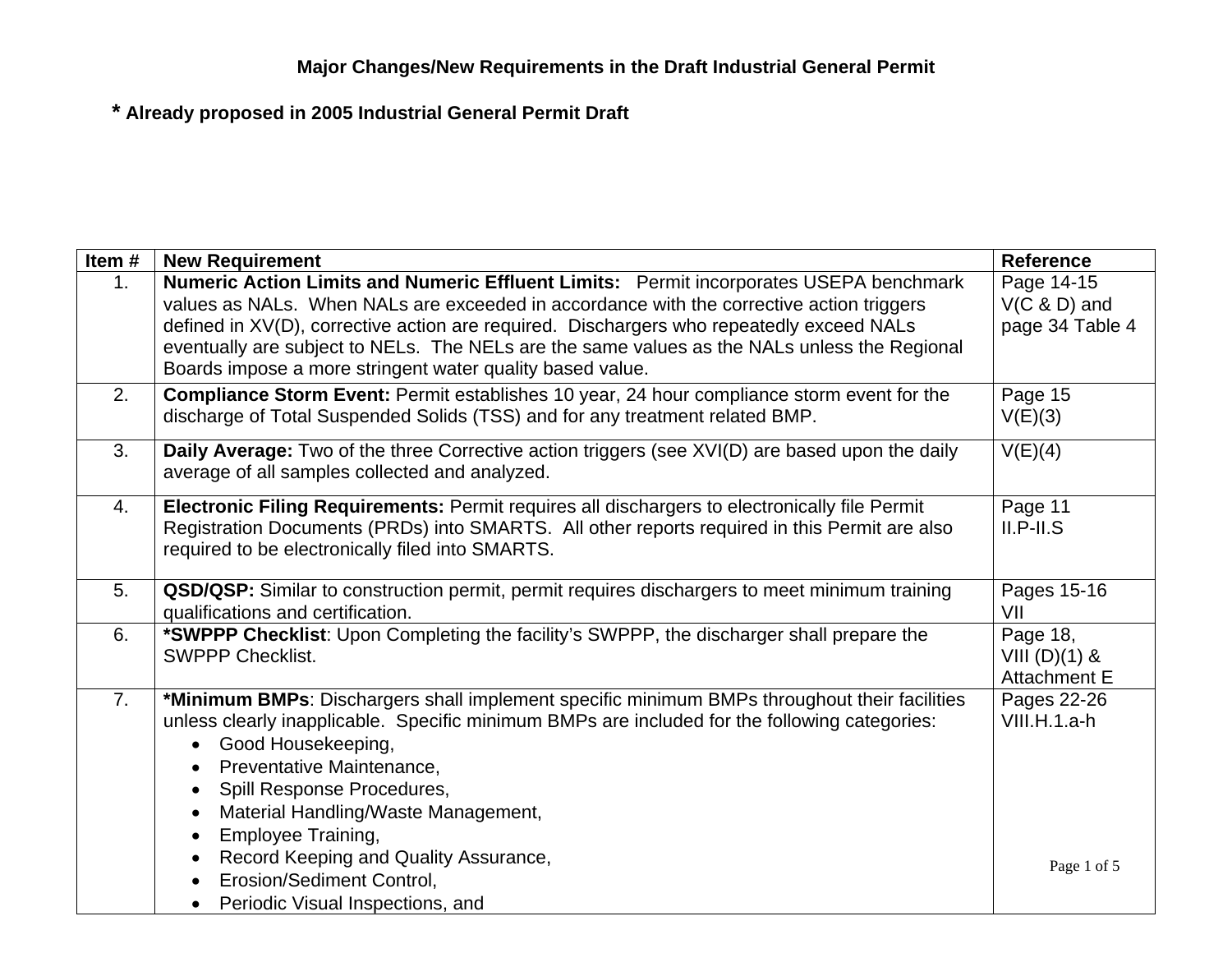|     | google<br>Additional facility specific BMPs.                                                                                                                                                                                                                                                                                                                                                                                                                                                                                                                                                                                          |                         |
|-----|---------------------------------------------------------------------------------------------------------------------------------------------------------------------------------------------------------------------------------------------------------------------------------------------------------------------------------------------------------------------------------------------------------------------------------------------------------------------------------------------------------------------------------------------------------------------------------------------------------------------------------------|-------------------------|
|     | A few examples of specific minimum BMPs included in the Draft Industrial General Permit include:<br>Inspect all outdoor areas weekly associated with industrial activity, storm water discharge<br>locations, drainage areas, conveyance systems, waste handling/disposal areas, and<br>perimeter areas impacted by off-facility materials or storm water run-on.<br>Divert storm water or authorized non-storm water flows from non-industrial areas from<br>contact with industrial areas of facility. Flows from non-industrial areas that contact<br>industrial areas of the facility are subject to General Permit requirements. |                         |
| 8.  | *Pollutant Source Inspections: Dischargers shall:<br>Conduct a minimum of four quarterly visual inspections of all areas of industrial activity and<br>associated potential pollutant sources. The annual comprehensive facility compliance<br>evaluation may substitute for one of the quarterly inspections.<br>Implement any corrective actions and/or SWPPP revisions resulting from inspection.<br>Prepare a summary and status of the corrective actions and SWPPP revisions resulting from<br>the quarterly inspections.<br>Certify in Annual Report that each quarterly visual inspection was completed.                      | Page 26<br>VIII.H.1.h   |
| 9.  | *BMP Descriptions: The SWPPP shall include a narrative description of each BMP implemented<br>at the facility that includes:<br>Type of pollutant the BMP is designed to prevent;<br>frequency, time(s) of day, or conditions when BMP is scheduled for implementation;<br>location within each area of industrial activity or industrial pollutant source where BMP shall<br>be implemented;<br>identification of the individual and/or position responsible for implementing the BMP;<br>the procedures and/or instructions to implement the BMP; and<br>the equipment and tools necessary to implement the BMP.                    | Pages 26-27<br>VIII.H.3 |
| 10. | *Containment Inspections: At least once a month, dischargers shall visually observe any storm<br>water storage and containment areas to detect leaks and ensure maintenance of adequate<br>freeboard.                                                                                                                                                                                                                                                                                                                                                                                                                                 | Page 29<br>IX.C.4       |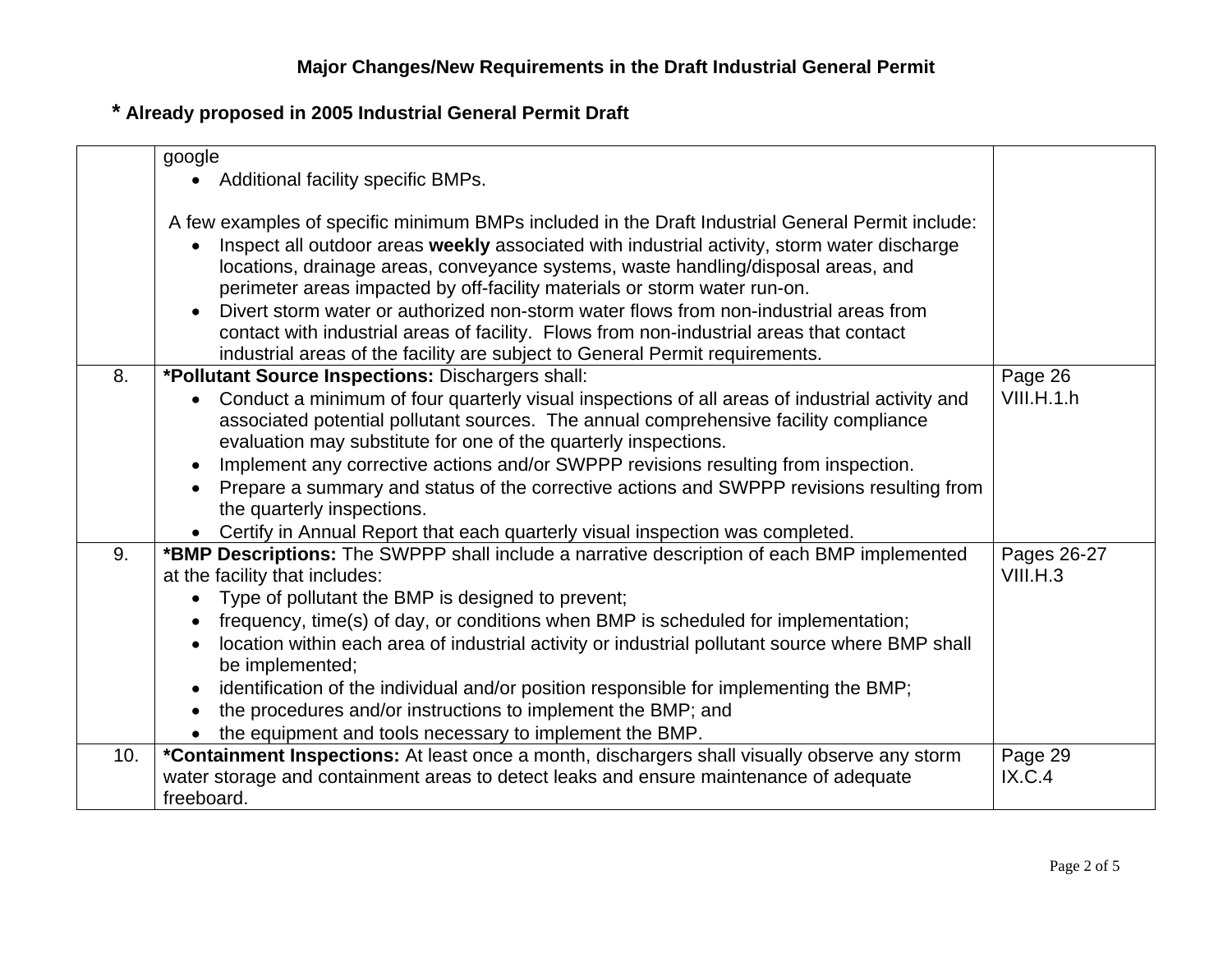| 11. | *Ineligible Storm Events: Prior to completing each wet season monthly visual observation,                          | Page 30             |
|-----|--------------------------------------------------------------------------------------------------------------------|---------------------|
|     | dischargers shall record any storm event that occurred of less than 1/4 of an inch or more than 1/4 of             | IX.C.5              |
|     | an inch during operating hours that did not produce a discharge.                                                   |                     |
| 12. | *Pre-storm Inspections: Prior to anticipated storm events, dischargers shall visually observe all                  | Page 30             |
|     | storm water drainage areas during operating hours to identify any spills, leaks, or uncontrolled                   | IX.C.6              |
|     | pollutant sources and implement appropriate corrective actions.                                                    |                     |
| 13. | Sample Frequency Requirements: Standard sampling frequency increased to first eligible storm                       | Pages 30            |
|     | event per quarter. Dischargers subject to Level 2 corrective actions sample two eligible storms per                | $X.A-X.D$           |
|     | quarter. Dischargers subject to Level 3 shall sample every eligible storm event.                                   |                     |
| 14. | <b>Qualified Storm Event:</b> A qualified storm event is a storm event that (1) is producing a storm               | Page 30-31          |
|     | water discharge during facility operating hours, (2) has produced $\frac{1}{4}$ " or more of rainfall, and (3) was | $X.E-X.F$           |
|     | preceded by two days of dry weather. Dry weather is defined as two days where less than 1/8 <sup>th</sup>          |                     |
|     | inch of rainfall has occurred.                                                                                     |                     |
| 15. | *Sampling Parameter Selection: Dischargers shall analyze samples for:                                              | Page 31             |
|     | 2. Parameters indicating the presence of pollutants identified in the pollutant source                             | $X.H.2$ and $X.H.4$ |
|     | assessment required for the SWPPP.                                                                                 |                     |
|     | 4. Parameters indicating the presence of pollutants that may be causing or contributing to an                      |                     |
|     | existing exceedance of a WQS in the facility's receiving water.                                                    |                     |
|     |                                                                                                                    |                     |
| 16. | *Field Measurements: Measurements for pH and electrical conductivity must be made in the filed                     | Page 32             |
|     | using a calibrated metering device.                                                                                | X.K                 |
| 17. | Sample Reporting: Dischargers must submit analytical results into SMARTS within 30 days of                         | Page $32$           |
|     | obtaining results.                                                                                                 | XI                  |
| 18. | <b>Corrective Actions:</b> When analytical results meet any of three NAL corrective action trigger                 | Pages 38-43         |
|     | (triggers tied to USEPA Benchmark values) during a reporting year, dischargers shall                               | XVII                |
|     | comply with prescribed corrective actions depending upon the number of reporting years                             |                     |
|     | the triggers have been met.                                                                                        |                     |
|     |                                                                                                                    |                     |
|     | First year a trigger is met - Level 1 Corrective Actions - Operational Source Controls                             |                     |
|     | Second year a trigger is met - Level 2 Corrective actions - Structural and/or Treatment                            |                     |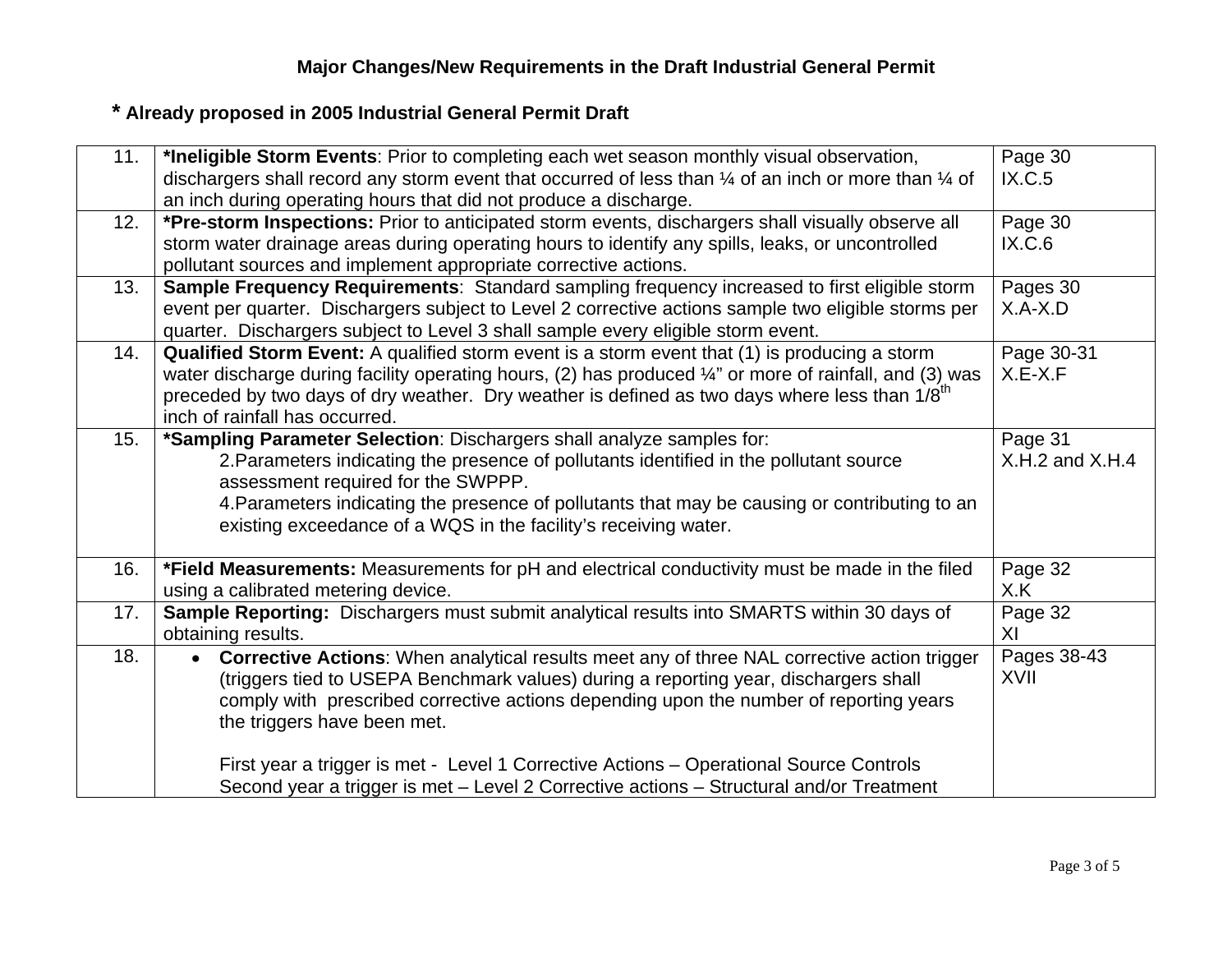|     | Controls                                                                                                 |                     |
|-----|----------------------------------------------------------------------------------------------------------|---------------------|
|     | Third year a trigger is met – Level 3 Corrective Actions – Imposition of Numeric Effluent                |                     |
|     | Limits                                                                                                   |                     |
| 19. | <b>Facilities With Significant Land Disturbances:</b> : Facilities in the Mining and Quarrying category, | Pages 36-37         |
|     | Metal Mining category, and landfills, land application sites, and open dumps shall collect samples       | XIII                |
|     | on all days of an eligible storm event.                                                                  |                     |
| 20. | Qualified Combined Samples: Dischargers shall collect samples from all drainage areas.                   | Page 35             |
|     | Dischargers may analyze each sample collected, or may analyze a combined sample consisting of            | XII.B               |
|     | equal volumes of samples collected from as many as three drainage areas. Samples must be                 |                     |
|     | combined by laboratory. Does not apply to pH and specific conductance.                                   |                     |
| 21. | *Storm Water Sample Collection and Handling Instructions                                                 | <b>ATTACHMENT E</b> |
| 22. | Annual Reporting Requirements: Annual reports shall be electronically submitted using                    | Page 43-44          |
|     | SMARTS. Proposed submittal date changed to July 15 of each year.                                         | XX                  |
| 23. | *Table 4- Parameter Benchmark Values, Test Methods, Detection Limits, and Reporting                      | Pages 34            |
|     | <b>Units</b>                                                                                             |                     |
| 24. | Group Monitoring Removed. All dischargers required to have a QSP and QSD                                 |                     |
| 25. | <b>Conditional Exclusion Requirements - No Exposure Certification</b>                                    | Pages 44-47         |
|     | In accordance with the Phase II regulations, this General Permit requires all dischargers who            | XXI.                |
|     | operate facilities described in Attachment 1 of the General Permit to submit either an NOI for           |                     |
|     | coverage under the General Permit, or a No Exposure Certification (NEC) certifying that there are        |                     |
|     | no industrial activities exposed to storm water at the facility. Unlike the Federal NEC requirements,    |                     |
|     | this General Permit requires annual evaluation and renewal of the NEC, if still applicable.              |                     |
|     | Dischargers must electronically file a No Exposure Conditional Exclusion Certification, recertify        |                     |
|     | annually, and pay an annual fee.                                                                         |                     |
|     |                                                                                                          |                     |
| 26. | <b>Conditional Exclusion - No Discharge Certification</b>                                                | Page 47-48          |
|     | This General Permit includes a new conditional exclusion for dischargers that have facilities that       | XXI                 |
|     | can meet containment of storm water for a 100 year, 24 hour storm event. Dischargers must                |                     |
|     | electronically file a No Discharge Conditional Exclusion certification, recertify annually, and pay an   |                     |
|     | annual fee.                                                                                              |                     |